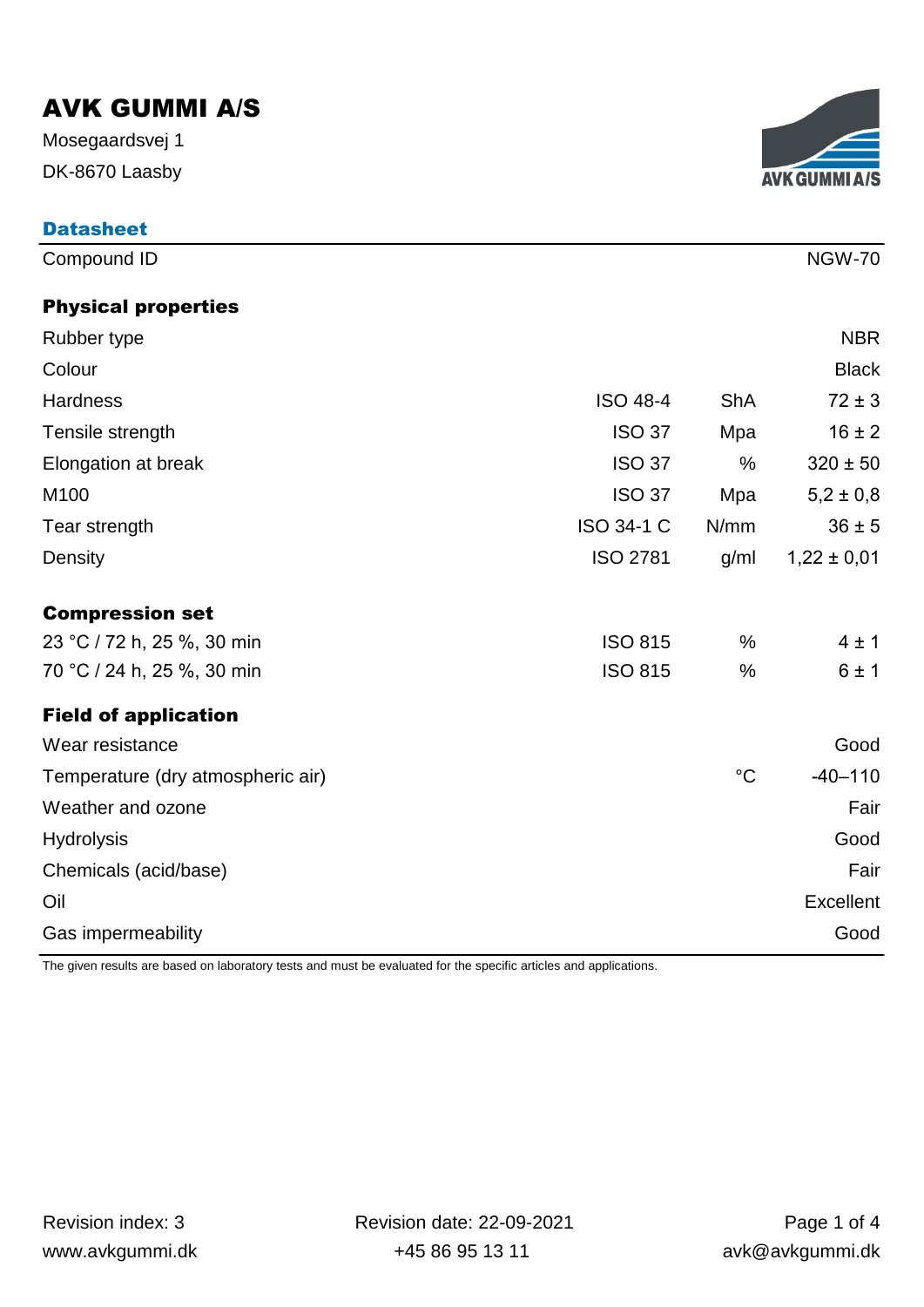DK-8670 Laasby Mosegaardsvej 1

| <b>Datasheet</b>         |         |               |  |  |
|--------------------------|---------|---------------|--|--|
| Compound ID              |         | <b>NGW-70</b> |  |  |
| <b>Compliance status</b> |         |               |  |  |
| ACS XP P 41-250 (1/2/3)  | 23 °C   |               |  |  |
| <b>AS/NZS 4020</b>       | 23 °C   |               |  |  |
| <b>EN 682</b>            |         |               |  |  |
| GB/T 23658               | Product |               |  |  |

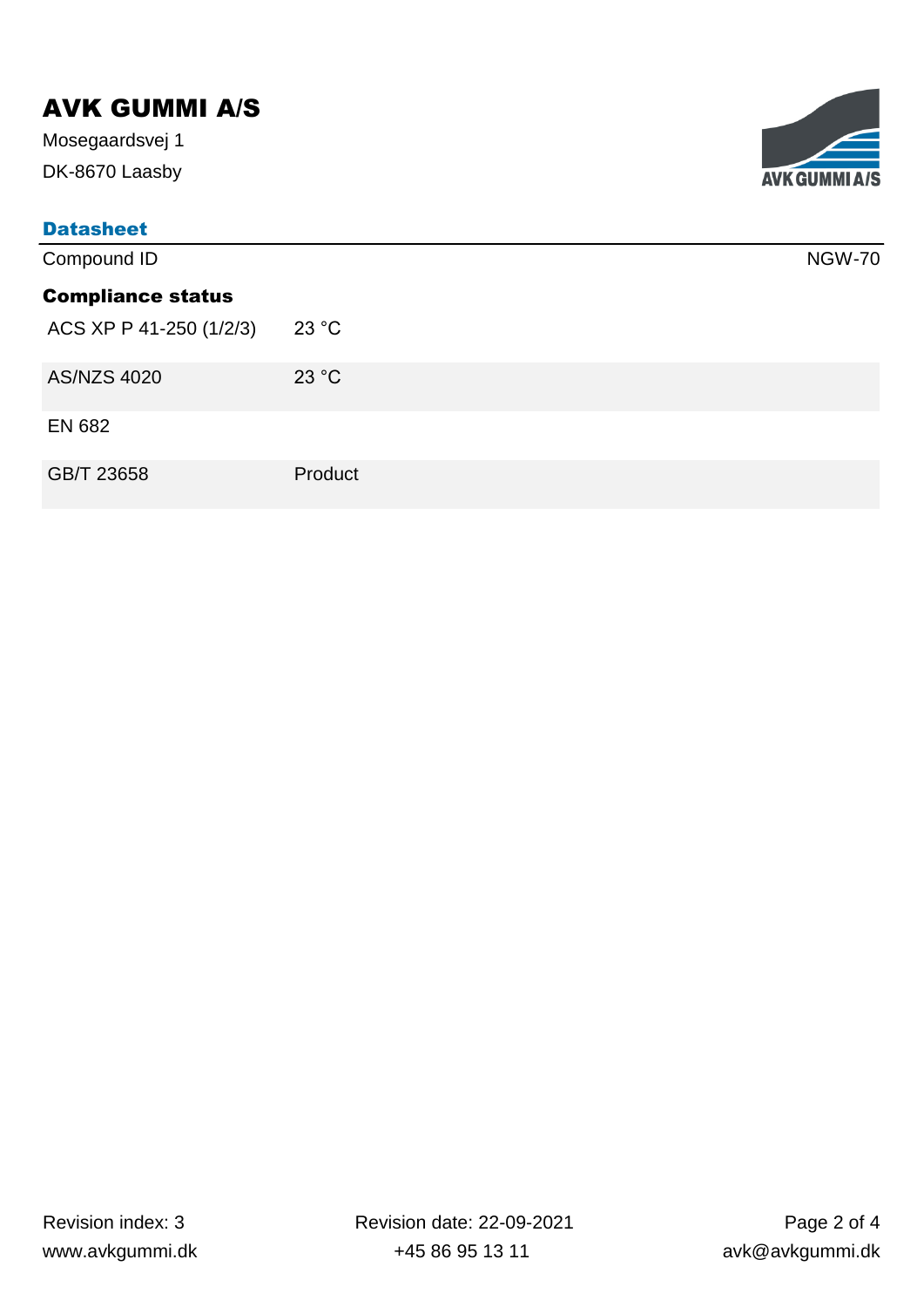DK-8670 Laasby Mosegaardsvej 1

| <b>AVK GUMMI A/S</b> |
|----------------------|

| <b>Datasheet</b>             |                                                                                                                                                                                                                                                             |
|------------------------------|-------------------------------------------------------------------------------------------------------------------------------------------------------------------------------------------------------------------------------------------------------------|
| Compound ID                  | <b>NGW-70</b>                                                                                                                                                                                                                                               |
| <b>Regulatory compliance</b> |                                                                                                                                                                                                                                                             |
| <b>ADI</b> free              | Do not contain any substances originating from humans or animals.                                                                                                                                                                                           |
| <b>Bisphenols</b>            | Do not contain Bisphenols as described in 1895/2005/EEC. BPA,<br><b>BADGE, BFDGE, NOGE</b>                                                                                                                                                                  |
| <b>Conflict materials</b>    | In accordance with US Law: "Dodd Frank Wall Street Reform &<br>Consumer Protection Act", sec 1502, of 21.07.2010.                                                                                                                                           |
| <b>GMP</b>                   | Good Manufacturing Process in accordance with 2023/2006 EC                                                                                                                                                                                                  |
| <b>Hazardous materials</b>   | Do not contain any hazardous substances as described in the Hong<br>Kong International Convention for the Safe and Environmentally<br>Sound Recycling of Ships, 2009                                                                                        |
| <b>ODS</b>                   | Do not contain Ozone Depleting Substances. In accordance with the<br>Regulation EC 1005/2009 OF EUROPEAN PARLIAMENT AND OF<br>THE COUNCIL OF 16 SEPTEMBER 2009 and Regulation EC<br>2037/2000 OF EUROPEAN PARLIAMENT AND OF THE COUNCIL<br>OF 29 JUNE 2000. |
| <b>Pthalates</b>             | Do not contain pthalates                                                                                                                                                                                                                                    |
| <b>REACH</b>                 | In accordance with regulation EC 1907/2006.<br>Do not contain any substances above 0.1% (w/w) from:<br>The Candidate List of Substances of Very High Concern, Annex XVII                                                                                    |
| <b>RoHS</b>                  | In accordance with the Directives 2011/65/EC, RoHS 2, and<br>2015/863/EC, RoHS 3, of The European Parliament and of the<br>Council.                                                                                                                         |